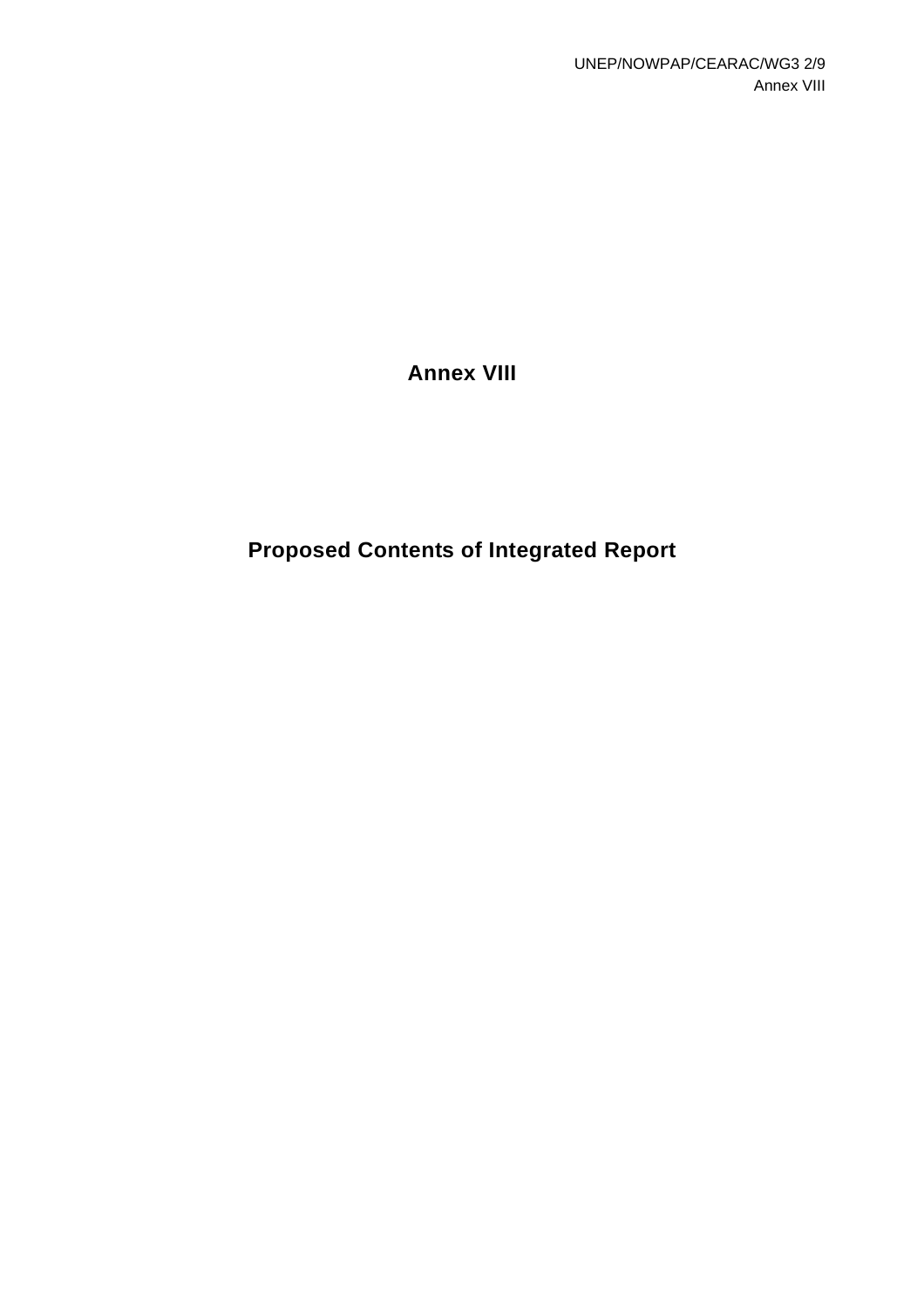# **Annex VIII**

# **Proposed Contents of Integrate Report**

# **1. Background**

Based on National Reports from each of the NOWPAP countries, outline of HAB in NOWPAP area has been summarized in the draft WG3 integrated report submitted to the 2nd CEARAC FPM in 2003.

Subsequently, draft guideline of National Report was submitted, and each country is now working on their National Reports.

After submission of these National Reports, WG3 Integrated Report on HAB in NOWPAP Region will be written to construct common knowledge of NOWPAP Region about HAB.

# **2. Objectives**

The objectives of the NOWPAP WG3 Integrate Report are to provide and share information on the status of HAB in the NOWPAP Region, and to address issues to be tackled in CEARAC activities. To this end, common HAB issues in the NOWPAP Region will be identified, and principles in CEARAC activities that would not overlap with other organizations activities, will be determined.

# **3. Contents**

The draft table of contents of the Integrated Report is shown below. Regional consultants hired by CEARAC will prepare the Integrated Report. CEARAC, NOWPAP WG3 members, and CEARAC FPM share the responsibility of the contents.

#### **1. Introduction**

- Purpose of the Integrated Report is described.
- Geographical, oceanographic, and ecological characteristics of the NOWPAP Region are described.
- General information of NOWPAP countries is described. (human population, fishery, national interests, etc)
- Definitions of words are explained.

#### **2. Situation of HAB Occurrence**

Based on Chapter 1 of the National Reports from each country, overall status on HAB in the NOWPAP Region is described. In addition, common issues in the region will be identified and stated.

#### **2.1 Present Situation of HAB in the NOWPAP Region**

- 1)Location of HAB Occurrence
- 2)Approximate Area of HAB